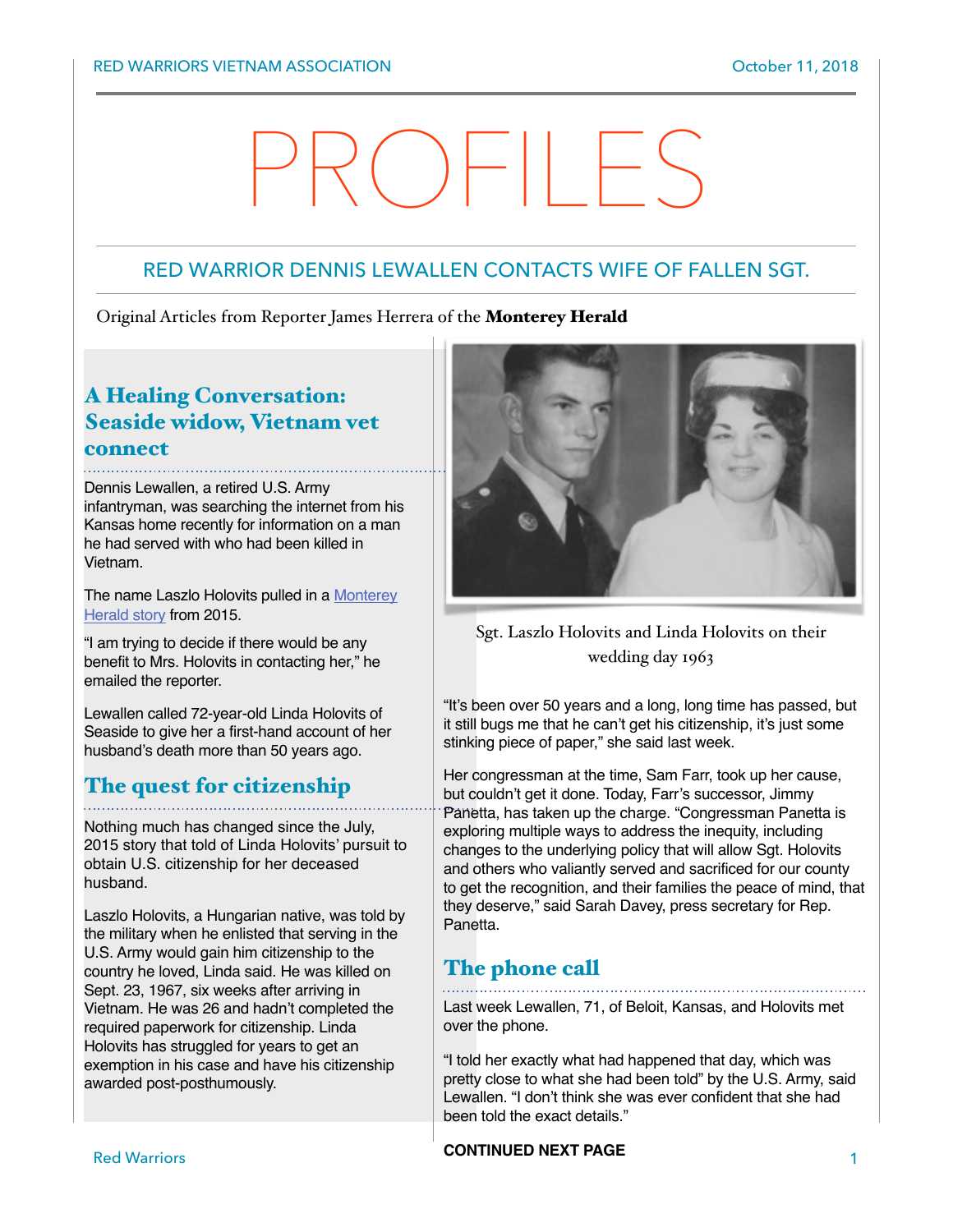## RED WARRIORS VIETNAM ASSOCIATION NEWSLEY AND RED WARRIORS VIETNAM ASSOCIATION



*Dennis Lewalen - Delta Co. 1967*

Lewallen also conveyed to Holovits that her husband was in no way at fault for what happened to him.

According to the military report, Sgt. Holovits "died as the result of metal fragment wounds received when friendly forces threw a grenade at a squad mistaken for a hostile force while training the squad on combat operation."

"We had been in combat nearly every day, and were always nervous and hypervigilant about movement in the jungle," Lewallen said. "It was easy for something like this to happen, which didn't make it any easier to deal with, but our survival instincts had to take over and we didn't get to mourn until sometime years later." said Lewallen.

The retired Army man said after reading the Herald article on Holovits, "I for some reason just felt compelled to try to reach out to Mrs. Holovits, and see if I could answer any questions she had, and in doing so, possibly give her some sort of comfort."

Holovits said she felt better after her conversation with Lewallen.

"He's a nice man … a gentle speaking man," said Holovits. "He said he's thought about me for years. I loved talking to him … it bugs him too that my husband doesn't have citizenship."

*Right, Cindy Holovits talks to reporter James Herrera about her quest to get citizenship for her late husband Laszlo.*





Holovits said her husband's many years of training taught him that he could save lives and that is why he did what he did that night in the Pieiku Province of South Vietnam over 50 years ago.

Holovits was a decorated staff sergeant who had been in the U.S. Army for eight years when he was killed.

## What happened

Lewallen provided his first-hand account of what happened the night of Sgt. Holovits was killed in the jungles of Vietnam.

"We were digging in for the night after a day of humping in the boonies. Me and another man were digging in … and we heard and saw something in front of us in the jungle.

"I told him to stay there and keep an eye out and I would go up to the command post and see if anyone was out setting up trip flares. About half way up to the command post, which was only maybe 100 feet or so, I heard a hand grenade go off, and came back down to see what was going on.

"When I had arrived, the other man that had been with me had thrown a grenade and killed our squad sergeant, Laszlo Holovits. There was another man that was with Sgt. Holovits, but he was not injured."

## **CONTINUED NEXT PAGE**